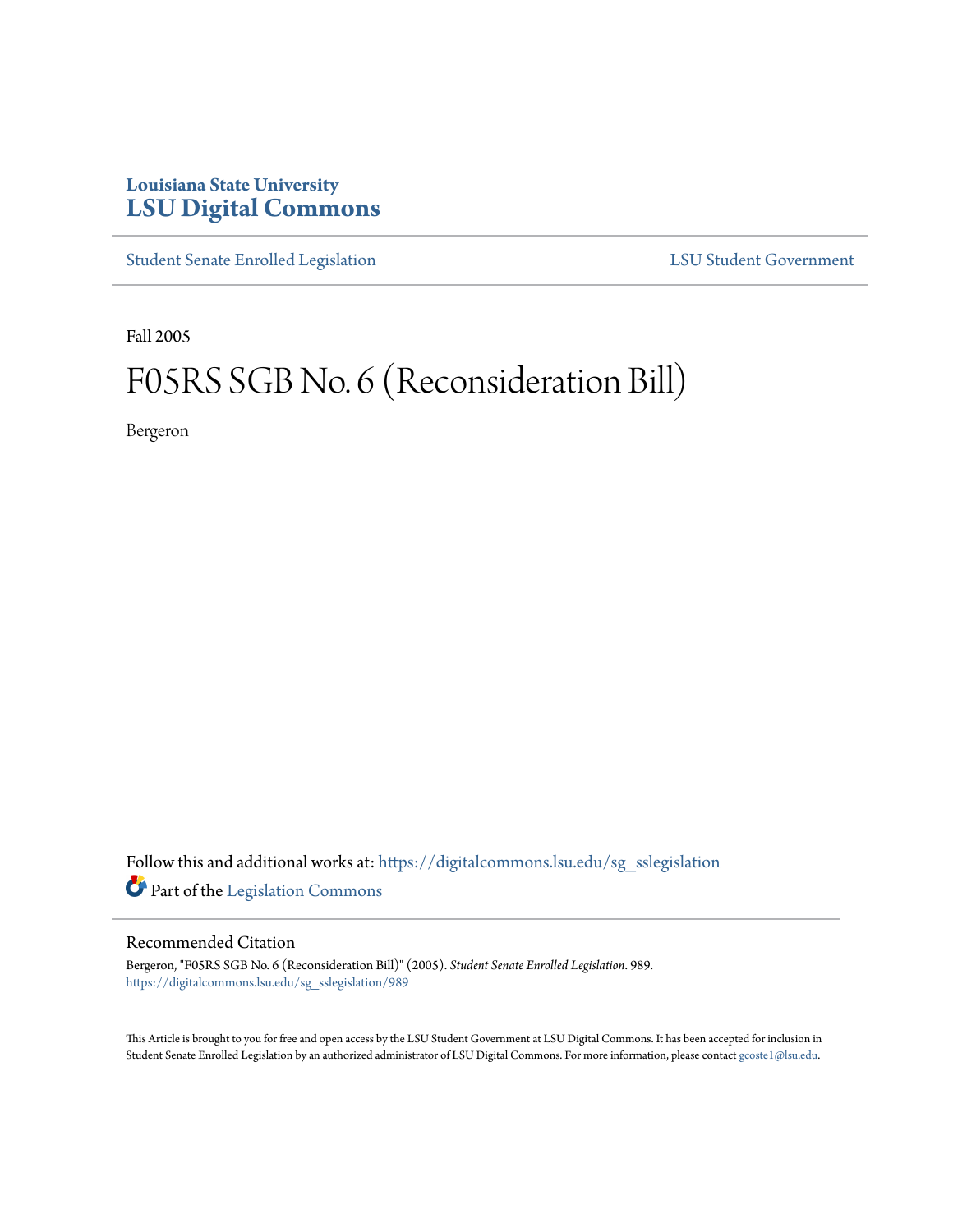LOUISIANA STATE UNIVERSITY

**STUDENT SENATE F05RS SGB NO. 6 BY: SENATOR BERGERON**

### **A BILL**

#### **TO AMEND CHAPTERS 4 AND 6 OF THE STUDENT SENATE RULES OF ORDER RELATIVE TO RECONSIDERATION OF LEGISLATIVE INSTRUMENTS; TO PROVIDE FOR INSTANCES IN WHICH LEGISLATION CAN BE RECONSIDERED; TO PROVIDE FOR RECONSIDERATION IN THE ORDER OF BUSINESS**

**PARAGRAPH 1:** BE IT ENACTED BY THE STUDENT GOVERNMENT OF LOUISIANA STATE UNIVERSITY AND AGRICULTURAL AND MECHANICAL COLLEGE THAT CHAPTER 4 OF THE STUDENT SENATE RULES OF ORDER SHALL BE AMENDED TO READ AS FOLLOWS:

#### CHAPTER 4. LEGISLATION

\* \* \*

Rule 4.12 Reconsideration

Upon final consideration of any bill, resolution, or concurrent resolution, should the instrument fail to be adopted, the author may give notice that he or she wishes the Senate to reconsider the instrument. The instrument shall then be returned to the calendar and lie over for one legislative week.

#### Rule 4.13 Reconsideration; prohibition

No legislative instrument shall be reconsidered if it has been reconsidered once before.

#### **Rule 4.14 Reconsideration; process**

**The Senate shall consider a bill, resolution, or concurrent resolution under reconsideration as a legislative instrument in unfinished business on second reading and final passage.**

**PARAGRAPH 2:** BE IT FURTHER ENACTED THAT CHAPTER 6 OF THE STUDENT SENATE RULES OF ORDER SHALL BE AMENDED TO READ AS FOLLOWS:

#### CHAPTER 6. ORDER OF BUSINESS

#### Rule 6.1 Order of Business

The order of business of the Student Senate shall be as follows:

- **A.** Call to Order
- **B.** Moment of Silence
- **C.** Pledge of Allegiance
- **D.** Roll Call
- **E.** Public Input
- **F.** Reading, Correction, and Adoption of the Minutes
- **G.** Legislative Officer Reports
- **H.** Committee Reports
- **I.** New Business
	- **A.** Bills